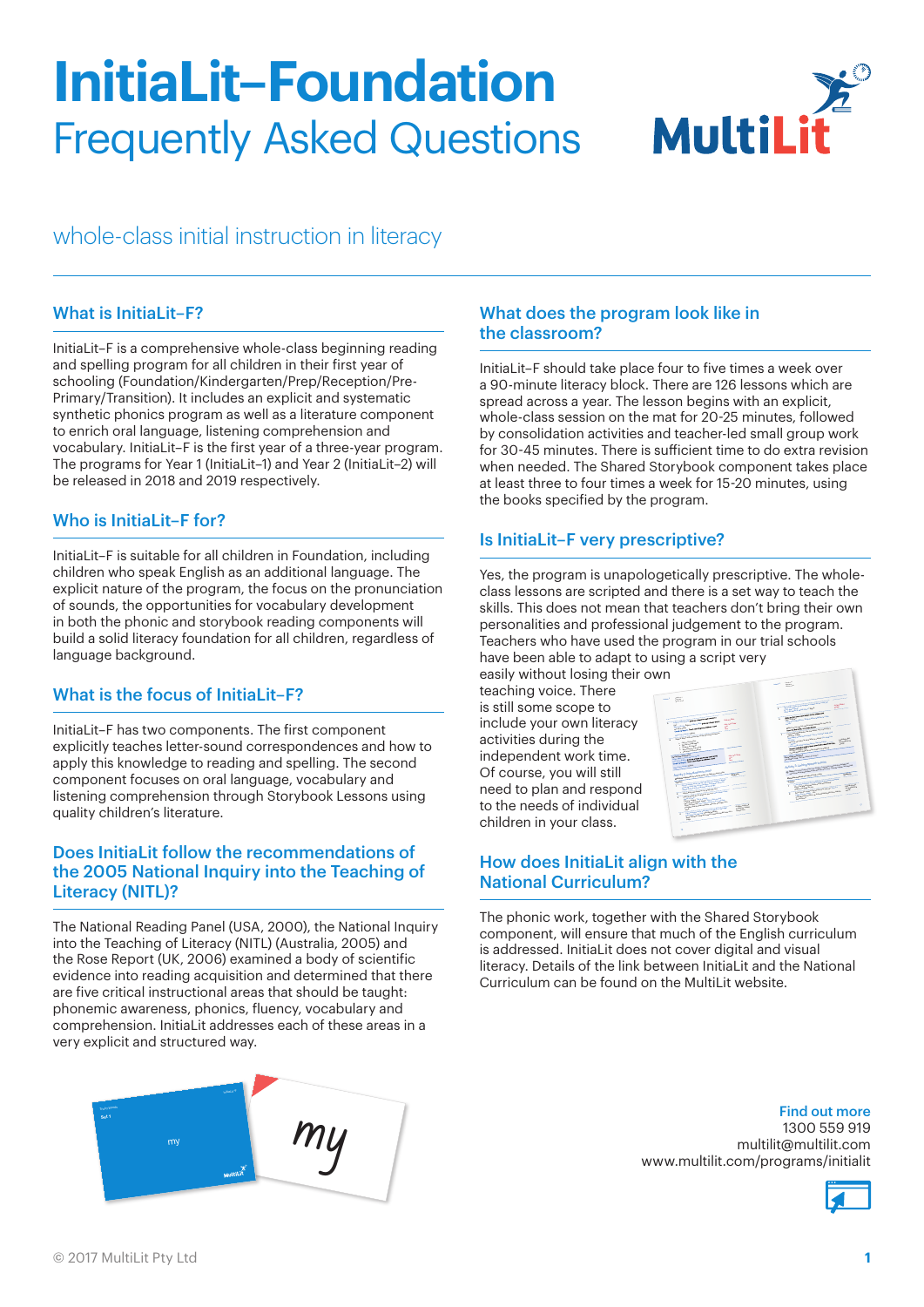#### Does InitiaLit–F use a synthetic phonic approach?

Yes, InitiaLit–F uses a synthetic phonic approach. The relationship between sounds (phonemes) and letters (graphemes) are taught explicitly in a predetermined order. Children are taught how to blend the sounds together for reading and segment words for spelling. For example, once the letter-sound correspondence for 's', 'm' 'a' and 't' have been taught, children will learn how to put those sounds together to read 'am', 'at', 'mat', 'sat', 'Sam'. As more letters are taught, children will be able to read and spell an increasing number of words.

#### How does InitiaLit–F fit into a Response to Intervention (RtI) model?

InitiaLit is a Tier 1, whole-class program. The program's assessment procedures will enable teachers to identify children who are not making progress very early on. At this point teachers should put extra support in place and monitor children closely. Intervention is much more effective if put in place early. Those children who continue to struggle should be identified for more intensive support (Tiers 2 and 3). MultiLit intervention programs are available for students who need Tiers 2 and 3 reading support, starting with MiniLit for children in late Foundation through to Year 2.

# Does InitiaLit allow for differentiation?

We know that some children learn to read very easily while others need a bit more practice and instruction. A minority will need intensive support. That said, the core approach is suitable for all children beginning to learn to read and spell, with additional opportunities for practice and repetition to meet the needs of individual students during smallgroup activities.

#### How are children assessed on the InitiaLit–F program?

InitiaLit–F has a set of procedures to monitor children throughout the year. This enables teachers to identify children who are not making the expected progress and then put support in place before they get too far behind. There are regular Progress Monitoring assessments and termly Cumulative Reviews. These curriculum-based assessments assist teachers in making informed instructional decisions regarding individual children's progress and instruction.

#### What sequence is used in InitiaLit–F and how quickly are the letters and sounds introduced?

InitiaLit–F teaches one new letter-sound correspondence at a time, at a rate of a new letter every one to three days. Children are taught letters and digraphs in the following order: m, s, t, a, f, i, p, r, o, c, d, h, e, n, g, l, k, u, b, j, w, ck, ll/ff/ss, sh, qu, ee, z/zz, ch, v, x, y, wh, th, oo, ng, ay. The rate of introduction to new letters and sounds is tempered by the need for children to be as solid as possible with the lettersound correspondences they have been taught and how this knowledge is used for reading and spelling. InitiaLit–F provides all children in their first year of schooling with the firmest of foundations on which to build further skills.

#### Does InitiaLit–F include the teaching of writing?

The primary focus in the first year of InitiaLit is teaching children the link between sounds and letters and how that knowledge is used for reading and spelling, starting with the basic code. Children will learn to form letters and spell words sound by sound. They will learn basic punctuation through dictation. Learning the building blocks of print will improve their ability to do a range of simple written tasks at the appropriate level. The InitiaLit worksheets consolidate the skills taught for both reading and writing. Opportunities for generalising their skills to writing tasks are provided in the activities that follow the whole-class lesson. By the end of Foundation, children will understand that they can express themselves through print and should be using their phonic knowledge to attempt to write words when they compose a sentence. At Foundation level, there should be a focus on oral language to prepare children for more complex writing tasks in later grades.



1300 559 919 multilit@multilit.com www.multilit.com/programs/initialit